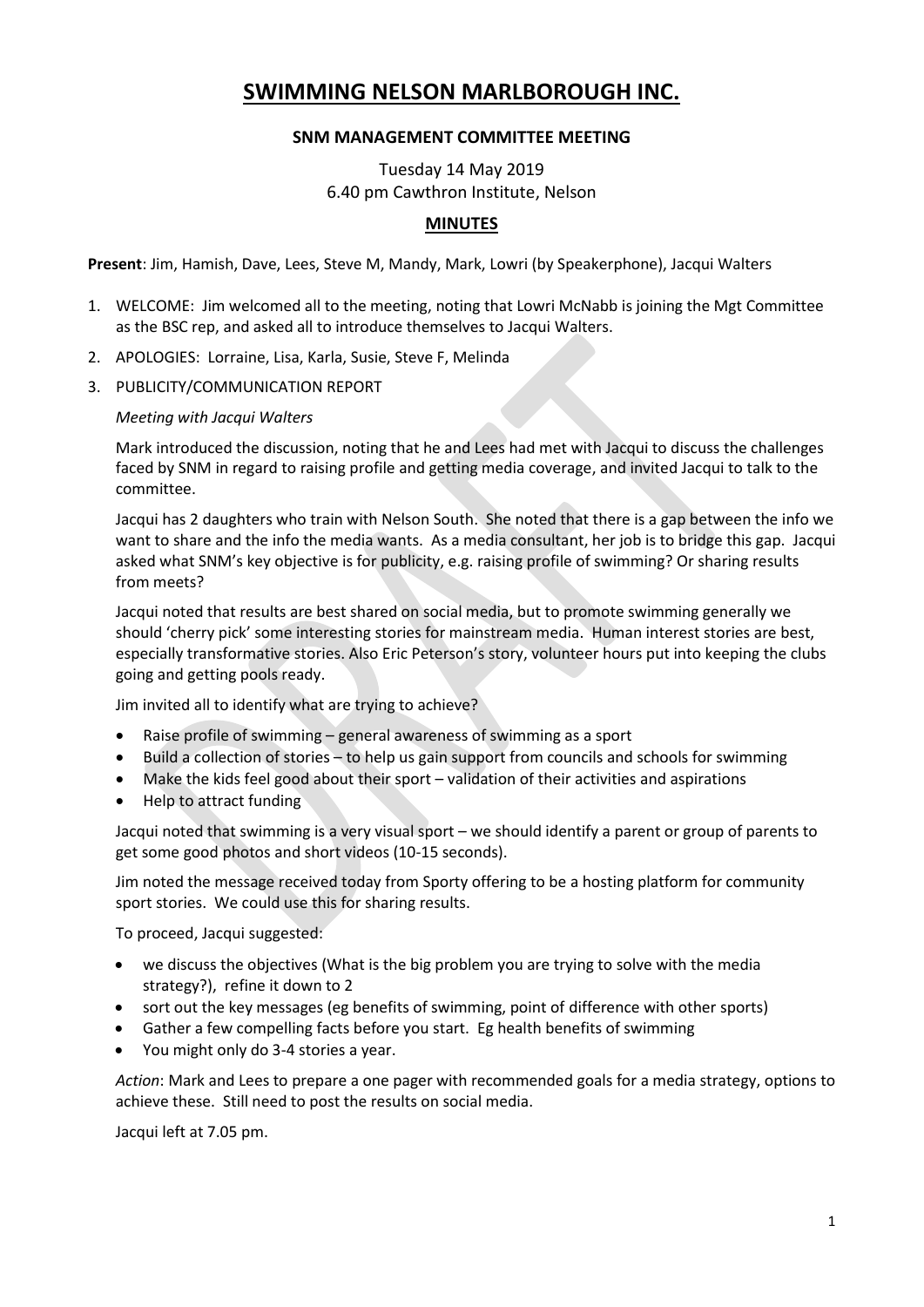## 4. STRATEGIC PLAN/KPI IMPLEMENTATION

• KPI: Pathways

Mark to follow up the suggestion of convening a meeting of coaches to discuss a pathways framework. Mandy happy to work with Mark. Mandy reported that she had discussed the pathways idea with Daniel: he is keen to get something going and has experience with doing this.

5. CONFIRMATION OF MINUTES

*Moved* that the minutes of 9 April are a true and correct record Jim/Hamish/*carried*

## 6. MATTERS ARISING AND TASKS

*Task list*

- Donna Bouzaid visit Mark reported that Donna will be here on 21 Sept for a TOCS course, and can provide a swim development camp either before or after. Lane space will dictate which day. Could do on Friday evening and Sunday? (Then swimmers can still train on Saturday). Does Donna want to have a separate 'coach the coaches' session on Friday during the day? Mark will check re lane space, then confirm with Donna and communicate with coaches. The eligible swimmers are NAGs and NZSC qualified swimmers. It was noted that Waimea has a meet scheduled for 21 Sept so may need to work around the TOCS course or vice versa (or TOCS course may not yet be booked?).
- Fit for purpose facilities Hamish has met several times with Brian McGurk. NCC will be starting up a survey of all pool-based sport stakeholders. Hamish will draft a message to send to clubs re being contacted by NCC to take part in the survey. Dave is also following up on contacts regarding costs for building an above ground pool.
- All other tasks either completed or carried forward.

There were no further matters arising.

7. HEALTH & SAFETY

Lowri reported that BSC had an issue at last meet. The fire alarm went off, and everyone had to evacuate the building, but there was no single list of participants so difficult to take a roll call. Lowri will discuss with Lorraine. Dave suggested having an announcement at the meet about the assembly area location. Another option is to focus on ensuring that the building is clear; even if you have a list of swimmers there is no way to know what parents and other non-swimmers were in the building.

8. SECRETARY REPORT

Secretary report received. Also noted the number of SNM representative badges and bars to be awarded this year. Lindie to circulate file to club recorders to confirm names.

9. TREASURER REPORT

No report.

10. REGISTRAR REPORT/MEETS MANAGEMENT

Jim talked to various issues in his pre-circulated report.

• Tasman SS Champs

Dave suggested that TSSS Champs should be opened up to year 7 and 8 swimmers as well. Jim will discuss with Luke Frame. Christine and Mandy also have feedback on the flyer – especially regarding the para scoring.

• SC Champs

*Moved* to appoint Phil McMath as the technical director for NMSC and approve the flier for the meet Jim/Dave/*carried*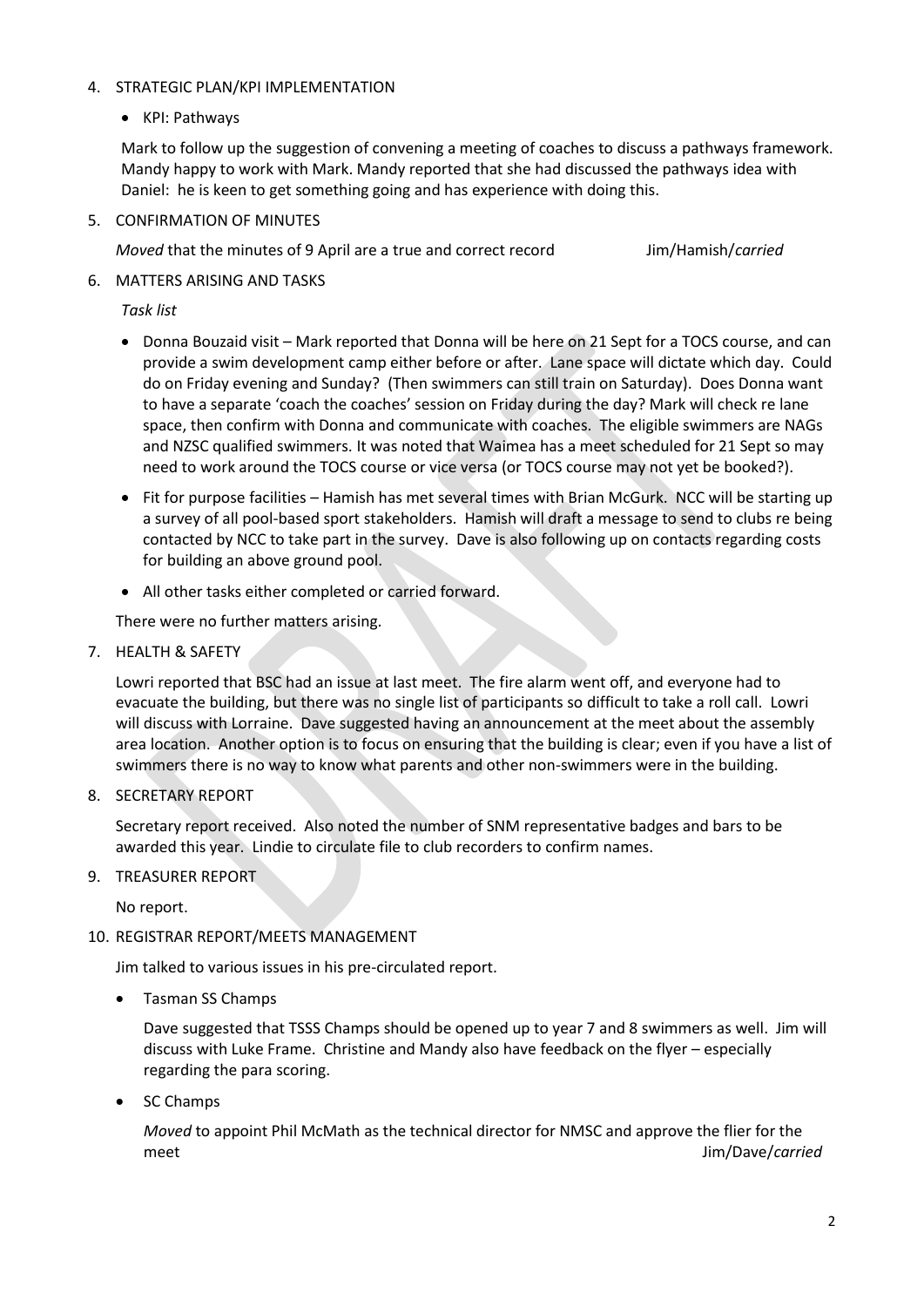Lowri sought confirmation that, for this meet, medals are awarded to visitors and regional swimmers alike based on their placing. Following discussion it was agreed to leave this rule as it stands.

• Calendar

Lowri spoke to BSC suggested changes. Mandy noted that RAC pool will now not be opened until July.

*Moved* that the XLR8 meets be co-hosted by Blenheim and Tasman with #1 on 15 June in Blenheim and #2 on 20 July in Tasman/RAC Mark/Dave/*carried* 

*Moved* to delete the 17 August BSC meet and Tasman meets on 29 June and 6 July

Lowri/Mandy/*carried*

*Moved* to approve the calendar circulated in the Registrar's report, with the amendments just noted Jim/Mandy/*carried*

• SNZ Administrators meeting

Jim drew the Mgt Committee's attention to the notes in his report.

*Moved* that the following be confirmed SNM records as of the first day of the meet and to accept the Registrar report

#### **National Age Groups, Wellington 16-20 April 2019**

|                |           | $\cdots$ |    |          |                            |              |
|----------------|-----------|----------|----|----------|----------------------------|--------------|
| 50 Fly         | LC        | 13       | F  | 30.53    | Samantha Wilson            | TASNM        |
| 50 Free        | LC        | 14       | F  | 27.71    | <b>Isabella Thurlow</b>    | TASNM        |
| 100 Free       | LC        | 14       | F  | 1:00.08  | <b>Isabella Thurlow</b>    | TASNM        |
| 200 Free       | LC        | 14       | F  | 2:12.73  | <b>Isabella Thurlow</b>    | TASNM        |
| 200 Free       | LC        | 15       | F. | 2:12.58  | Zara Aydon                 | <b>NLSNM</b> |
| 1500 Free      | LC        | 15       | F  | 17:42.69 | <b>Abbey Smale</b>         | TASNM        |
| 100 Fly        | LC.       | 15       | F  | 1:06.36  | <b>Piper Riley</b>         | <b>TASNM</b> |
| $200$ Fly      | LC        | 15       | F  | 2:26.95  | <b>Piper Riley</b>         | <b>TASNM</b> |
| 100 Back       | LС        | 16       | F  | 1:07.96  | <b>Madeline Shallcrass</b> | TASNM        |
| 50 Breast      | <b>LC</b> | 16       | F  | 34.36    | <b>Bree Anderson</b>       | <b>NLSNM</b> |
| 200 IM         | LC        | 16       | F  | 2:26.86  | <b>Bree Anderson</b>       | <b>NLSNM</b> |
| 400 IM         | LC        | 16       | F  | 5:12.66  | <b>Bree Anderson</b>       | <b>NLSNM</b> |
| 200 Fly        | LС        | Open     | F  | 2:26.95  | Piper Riley                | TASNM        |
| 400 IM         | LC        | Open     | F  | 5:12.66  | <b>Bree Anderson</b>       | <b>NLSNM</b> |
| 400 IM         | LC        | 15       | M  | 4:54.99  | Jaxon Marshall             | <b>TASNM</b> |
| 100 Back       | LC        | 16       | М  | 1:04.37  | Moab HeyneKamp             | <b>TASNM</b> |
| 200 Back       | LC        | 16       | М  | 2:18.97  | Moab HeyneKamp             | <b>TASNM</b> |
| <b>200 Fly</b> | LC        | 16       | М  | 2:18.35  | Bendi Kepess               | <b>TASNM</b> |
|                |           |          |    |          |                            |              |

#### **Tasman Secondary Schools Swimming Champs, 12 May 2019**

|  |  | 100 Back SC 15 M 1:01.96 Joshua Amyes | NELC |
|--|--|---------------------------------------|------|
|  |  | 200 Back SC 15 M 2:11.86 Joshua Amyes | NELC |

Jim/Hamish/*carried*

#### 11. FUNDING REPORT

Lindie noted that the application to Pelorus Trust for funding for pool hire for NM SC Champs was partially approved with a grant of \$2000. An application to Pub Charity for \$28,863 towards timing and starter equipment has been submitted.

#### 12. SNZ LIAISON REPORT

Done.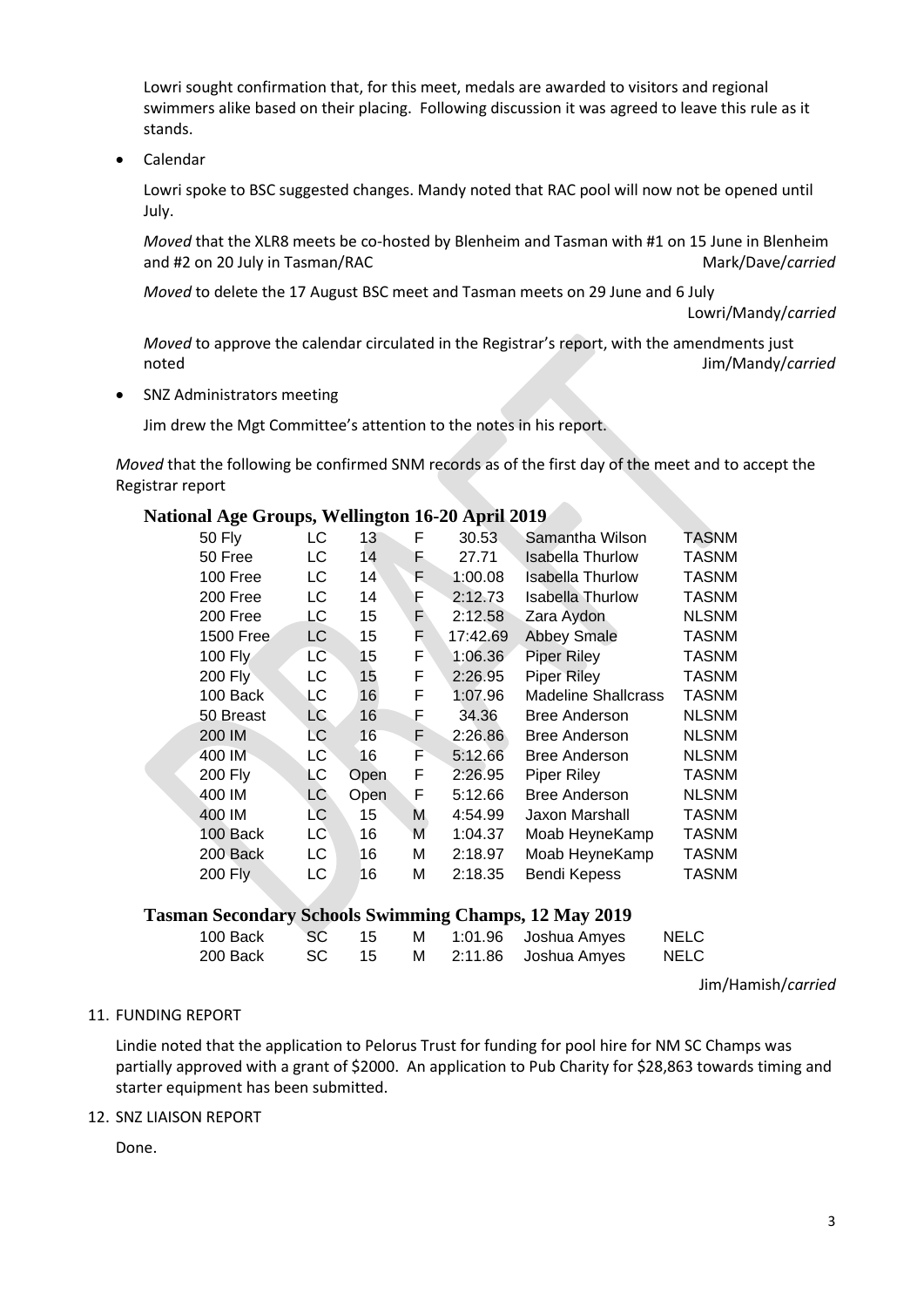## 13. TECHNICAL

Dave confirmed that a training day for technical officials will occur during NMSC.

14. COACHING REPORT

Donna Bouzaid visit discussed above.

Dave suggested that Wayne Goldsmith could be invited to speak in our region. Dave to contact him and find out when he is next in NZ.

- 15. CLUB UPDATES
	- Tasman 3 swimmers have been selected for SNZ Swim Camp. Daniel selected as a coach for Australia State teams. Tiling is further delayed – pool will now re-open 1 July.
	- Nothing from other clubs.

## 16. GENERAL BUSINESS

• Junior Festival and All Stars vs Makos Zone – Correspondence with SCWC

Jim recapped the history of exchanges between SNM, SCWC and SNZ/Steve Johns. The pathway review will not be implemented until 2021 and could result in major changes to the structure of national competitions, so we will need to revisit whatever decision we make for 2020. SNZ confirmed that SNM will need the approval of all regions if it wants to compete at All Stars Juniors. Hamish also noted that Makos Committee has confirmed that if we leave Makos Zone we will be excluded from the SI rotation for meets.

Jim reported on some broad financial scenarios, noting that there is not much financial difference between moving to All Stars or staying with Makos.

Options:

- 1. Move to All Stars and review after new SNZ competition pathway resolved
- 2. Stay with Makos
- 3. Propose that we go back to 2018 model attend All Stars but use Makos qualifying times

This is a decision that the SNM Board needs to make. We should ask the clubs and coaches for their feedback on these options. Lees will compare the options against the Strategic Plan goals.

Jim to write to SI regions to ask if 2018 model (Option 3) is feasible, and summarise options for clubs/coaches for decision at June Board meeting.

• Registration fees and levies 2019-20

SNZ will increase registration fees for swimmers by 2%. Susie has recommended incorporating the equipment levy into the regional registration fee.

*Moved* that we add the \$5 equipment levy to the regional component of the SNZ registration fees for competitive and club swimmers commencing 1 July 2019 Jim/Steve M/*carried*

• Nelson South representative on Mgt Cttee

Jim noted that the SO says Board appoints members to Mgt committee and each club is entitled to have 1 rep if they so wish. Members should be here to do the work of the committee for all the swimmers in the region.

Mark is now a member of Tasman Club but he is willing to stay on SNM Mgt Cttee. If Nelson South would like someone else on the Committee they should nominate someone for appointment by the Board.

All happy that Mark is going to stay on the Committee